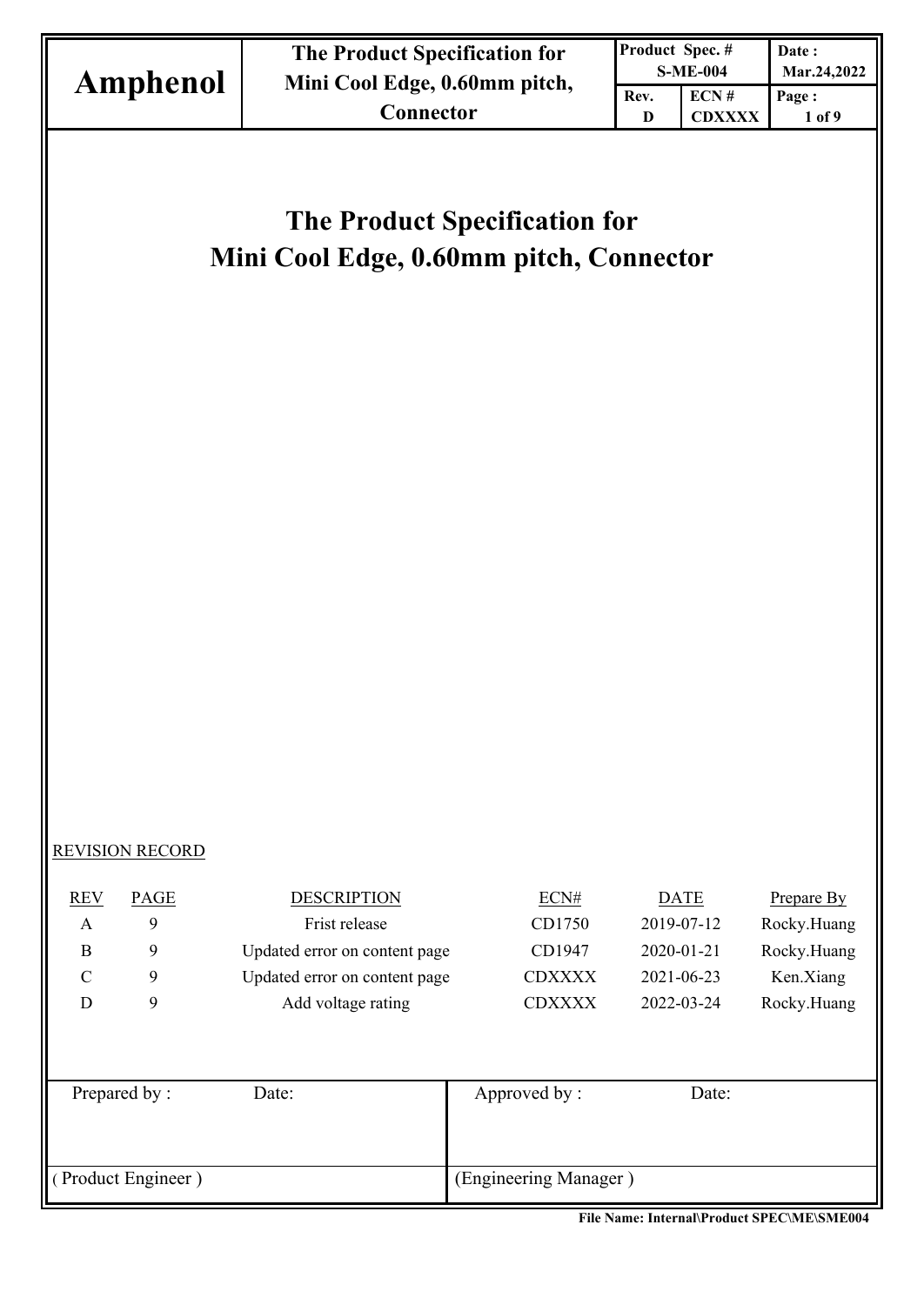|          | <b>The Product Specification for</b> | Product Spec. # |                 | Date:       |  |  |
|----------|--------------------------------------|-----------------|-----------------|-------------|--|--|
| Amphenol | Mini Cool Edge, 0.60mm pitch,        |                 | <b>S-ME-004</b> | Mar.24,2022 |  |  |
|          |                                      | Rev.            | ECN#            | Page:       |  |  |
|          | Connector                            | D               | <b>CDXXXX</b>   | $2$ of $9$  |  |  |
|          |                                      |                 |                 |             |  |  |
|          | <b>Table of Contents</b>             |                 |                 |             |  |  |
|          |                                      |                 |                 |             |  |  |
|          |                                      |                 |                 |             |  |  |
|          |                                      |                 |                 |             |  |  |
|          |                                      |                 |                 |             |  |  |
|          |                                      |                 |                 |             |  |  |
|          |                                      |                 |                 |             |  |  |
|          |                                      |                 |                 |             |  |  |
|          |                                      |                 |                 |             |  |  |
|          |                                      |                 |                 |             |  |  |
|          |                                      |                 |                 |             |  |  |
|          |                                      |                 |                 |             |  |  |
|          |                                      |                 |                 |             |  |  |
|          |                                      |                 |                 |             |  |  |
|          |                                      |                 |                 |             |  |  |
|          |                                      |                 |                 |             |  |  |
|          |                                      |                 |                 |             |  |  |
|          |                                      |                 |                 |             |  |  |
|          |                                      |                 |                 |             |  |  |
|          |                                      |                 |                 |             |  |  |
|          |                                      |                 |                 |             |  |  |
|          |                                      |                 |                 |             |  |  |
|          |                                      |                 |                 |             |  |  |
|          |                                      |                 |                 |             |  |  |
|          |                                      |                 |                 |             |  |  |
|          |                                      |                 |                 |             |  |  |
|          |                                      |                 |                 |             |  |  |
|          |                                      |                 |                 |             |  |  |
|          |                                      |                 |                 |             |  |  |
|          |                                      |                 |                 |             |  |  |
|          |                                      |                 |                 |             |  |  |
|          |                                      |                 |                 |             |  |  |
|          |                                      |                 |                 |             |  |  |
|          |                                      |                 |                 |             |  |  |
|          |                                      |                 |                 |             |  |  |
|          |                                      |                 |                 |             |  |  |
|          |                                      |                 |                 |             |  |  |
|          |                                      |                 |                 |             |  |  |
|          |                                      |                 |                 |             |  |  |
|          |                                      |                 |                 |             |  |  |
|          |                                      |                 |                 |             |  |  |
|          |                                      |                 |                 |             |  |  |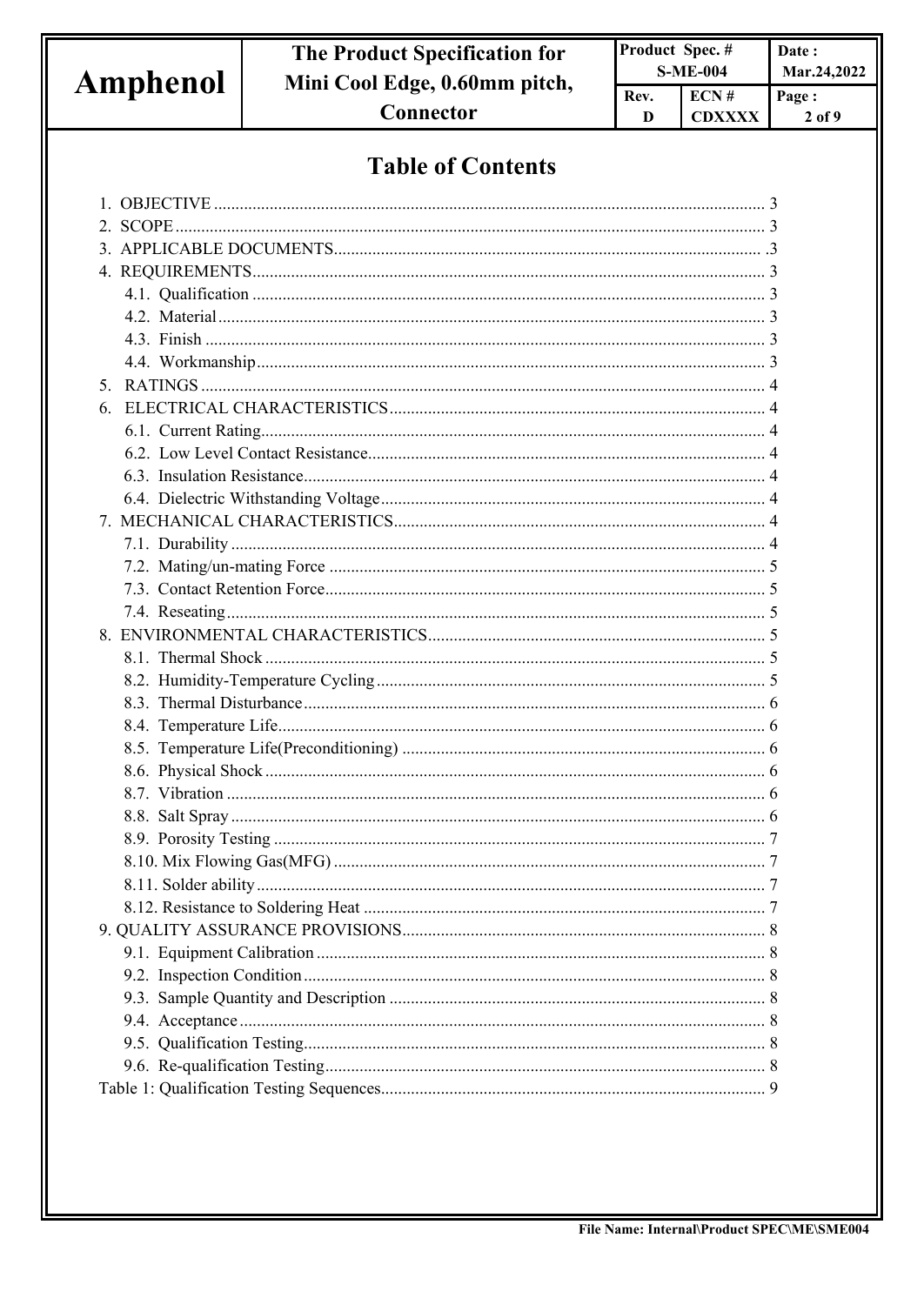| Amphenol | The Product Specification for<br>Mini Cool Edge, 0.60mm pitch, | <b>Product Spec.#</b> | <b>S-ME-004</b>           | Date :<br>Mar.24,2022 |  |  |
|----------|----------------------------------------------------------------|-----------------------|---------------------------|-----------------------|--|--|
|          | Connector                                                      | Rev.                  | $ECN \#$<br><b>CDXXXX</b> | Page:<br>3 of 9       |  |  |

## 1. OBJECTIVE

This specification defines the performance, test, quality and reliability requirements of Amphenol Mini Cool Edge 0.60mm pitch connector (not contained orthogonal type).

## 2. SCOPE

This Specification includes the Materials/Finishing, Mechanical Characteristics, Electrical Characteristics and Environmental requirements of Amphenol Mini Cool Edge 0.60mm pitch connector.

# 3. APPLICABLE DOCUMENTS

## 3.1. **Application**

3.1.1. Engineering drawings

## 3.2. **Military Standards**

3.2.1. MIL-C-45662 : Equipment Calibration

## 3.3. **Other Standards and Specifications**

- 3.4.1. UL94 V-0 : Tests for Flammability of Plastic Materials in Devices and Appliances
- 3.4.2. EIA 364 : Electrical Connector/Socket Test Procedures Including Environmental Classifications
- 3.4.3. EIA 364 -1000: Environmental test methodology for assessing the performance of electrical connectors and sockets used in business office applications.

# 4. REQUIREMENTS

## 4.1. **Qualification**

Connectors furnished under this specification shall be capable of meeting the qualification test requirements specified herein. Unless otherwise specified, all measurements shall be performed within the following lab conditions:

- a) Temperature: 25℃±10℃.
- b) Relative Humidity : 20% to 80%
- c) Atmospheric Pressure : 650mm to 800mm of Hg (86  $\sim$ 106Kpa)

## 4.2. **Material**

Material for each part shall be specified herein, or equivalent. Substitute material shall meet the performance requirements of this specification.

- a) Contacts: Copper and Copper alloy.
- b) Insulator: High temperature Engineering plastics, UL94 V-0.
- c) Other material: Stainless steel

### 4.3. **Finish**

Plated finished for qualification components shall be meet the connector's application.

## 4.4. **Workmanship**

Connectors shall be uniform in quality and shall be free from burrs, scratches, cracks, voids, chips, blisters, pin holes, sharp edges, and other defects that will adversely affect product's life or serviceability.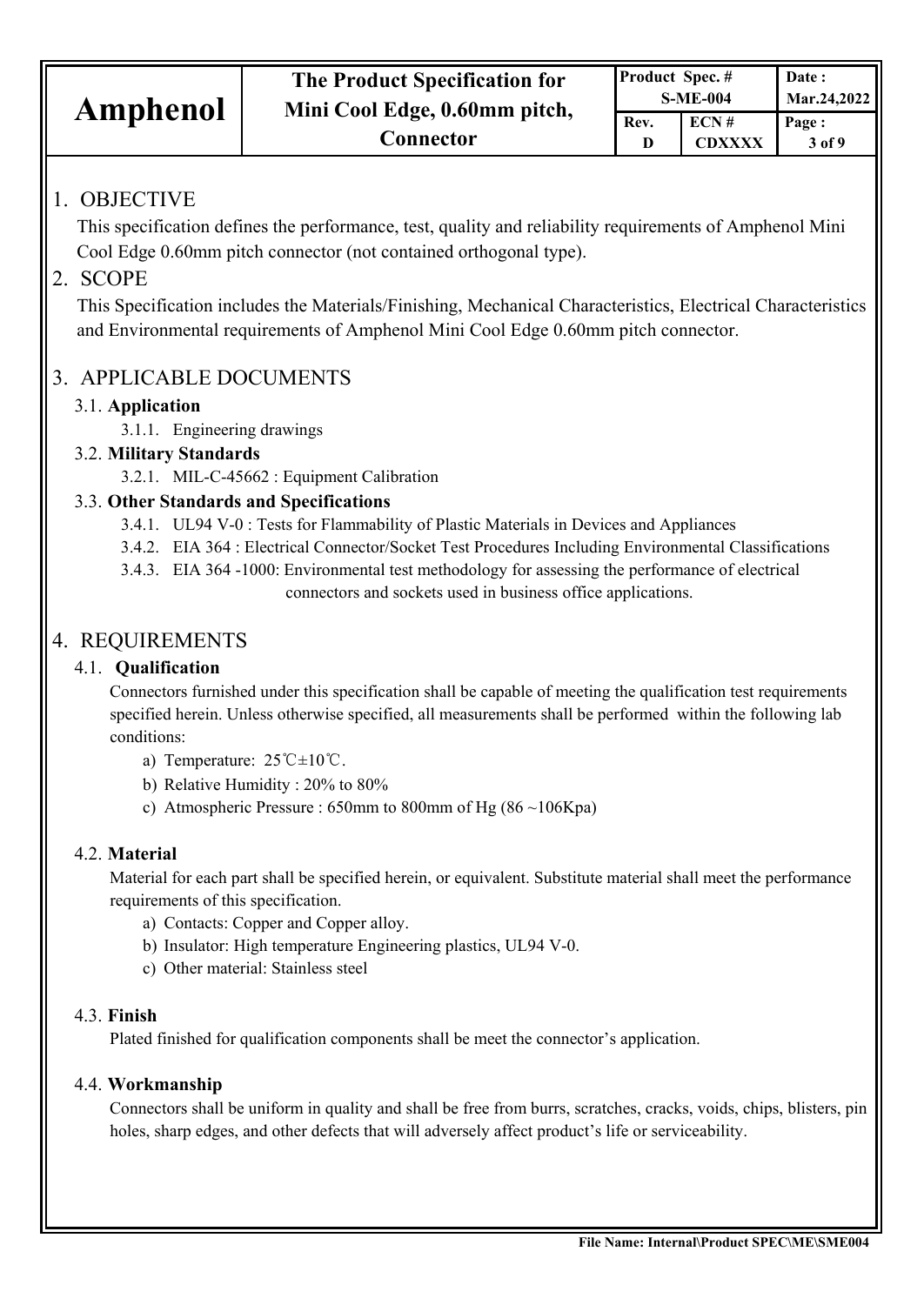|          | The Product Specification for<br>Mini Cool Edge, 0.60mm pitch, | Product Spec. # | <b>S-ME-004</b> | Date:<br>Mar.24.2022 |  |  |
|----------|----------------------------------------------------------------|-----------------|-----------------|----------------------|--|--|
| Amphenol |                                                                | Rev.            | ECN#            | Page:                |  |  |
|          | Connector                                                      |                 | <b>CDXXXX</b>   | 4 of 9               |  |  |

# 5. RATINGS

- 5.1. Operating temperature: -40℃ to +85℃.
- 5.2. Storage conditions:  $-5^{\circ}\text{C}$  to  $+30^{\circ}\text{C}$  and  $20\%$  RH to 75% RH;
- 5.3. Voltage rating: 29V.
- 5.4. Current rating:

| PIN COUNT | Current |
|-----------|---------|
| 12Pins    | 1.1A    |
| 28pins    | 0.9A    |
| 56pins    | 0.8A    |
| 84pins    | 0.6A    |
| 140pins   | 0.5A    |
| 168pins   | 0.5A    |
| 280pins   | 0.5A    |

# 6. ELECTRICAL CHARACTERISTIC

### 6.1. **Current Rating**

The temperature rise above ambient shall not exceed 30℃ at any point in the system when contact positions specified are powered at the power levels specified herein:

- a) Ambient Conditions: still air at 25℃±5℃.
- b) Current Rating : 1.1A/pin up to 12pins.
- c) Reference: EIA 364-70.
- d) Mated with applicable AIC card

### 6.2. **Low Level Contact Resistance**

Mated with applicable board, the low-level contact resistance shall not exceed a change of  $15m\Omega$  after environmental exposure and durability, when measured in accordance with EIA 364-23. The following details shall apply:

- a) Test Voltage: 20mV DC maximum at open circuit.
- b) Test Current: not to exceed 100mA.

### 6.3. **Insulation Resistance**

The insulation resistance shall not be less than 1000MΩ between the adjacent contacts of unmated connector assemblies. when measured in accordance with EIA 364-21. The following details shall apply:

- a) Test Voltage: 100V DC .
- b) Preparation: The connectors shall be Unmated.
- c) Electrification Time: 1 minute.
- d) Point of Measurement: Between adjacent contacts.

### 6.4. **Dielectric Withstanding Voltage**

There shall be no evidence of arc-over, insulation breakdown, or excessive leakage current (0.5mA max) when tested in accordance with EIA 364-20. The following details shall apply:

- a) Test Voltage: 300V AC.
- b) Test Duration : 1 minute
- c) Test Conditions: EIA 364-20C Method B
- d) Points of measurement: Between adjacent contacts of unmated connector assemblies.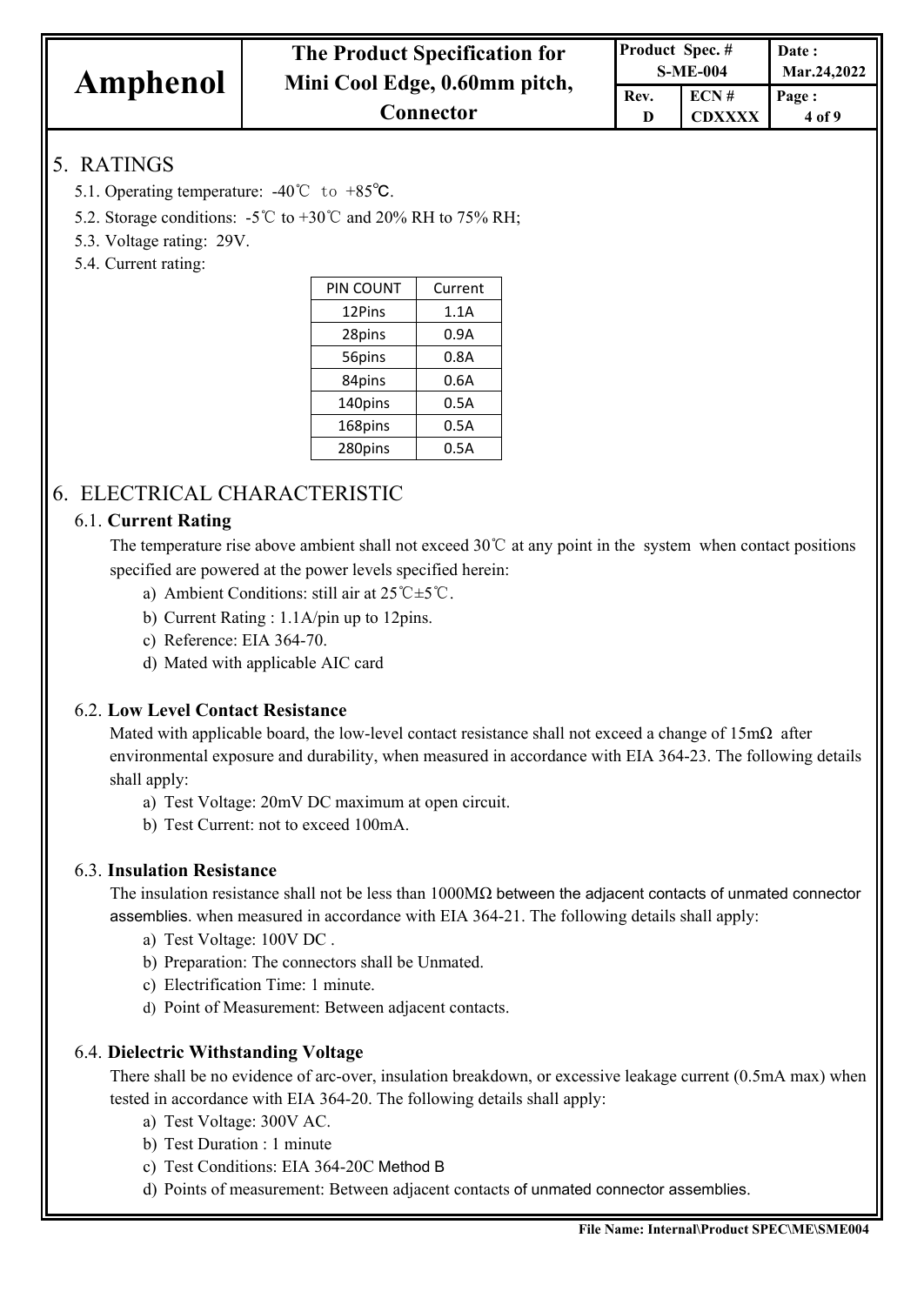# 7. MECHANICAL CHARACTERISTIC

### 7.1. **Durability**

Mating and un-mating with applicable AIC card, Durability tested in accordance with EIA-364-09. The following details shall apply:

- a) Number of Cycles: 5 cycles for preconditioning, 200 cycles for 0.76um Au and PdNi+G/F plated, 100cylces for 0.38um Au plated, 50cycles for Gold flash with normal durability.
- b) Cycling Rates: 25.4±3mm/minute.
- c) No physical damage.

### 7.2. **Mating/un-mating Force**

Mating with the applicable AIC card, the following details shall apply:

- a) Reference: EIA 364-13.
- b) Speed Rate: 25.4±3mm/minute.
- c) Mating force: 1.1N/pin pair Max with maximum guage or AIC card
- d) Un-mating force: 0.10N/pin pair Min with minimum guage or AIC card

### 7.3. **Contact Retention Force**

The contact and the insulator are axially pull out at the speed rate of 25.4±3mm/minute

- a) Reference: EIA 364-29.
- b) Contact Retention force signal pin: 1.0N/pin Min.

### 7.4. **Reseating**

a) Test condition: Manually mating and un-mating the connector with applicable PCB.

b) Requirement: Perform 3 such cycles.

# 8. ENVIRONMENTAL CHARACTERISTIC

### 8.1. **Thermal Shock.**

Mated with applicable card. No physical damage shall be observed after tested in accordance with EIA 364-32. The following details shall apply:

- a) Reference: EIA 364-32, method A, Table 2
- b) Test condition : test condition I
	- step 1: -55°C, 30minutes min; step 2: 25°C, 5minutes max; step 3: 85°C, 30minutes min; step 4: 25°C, 5minutes max
- c) Number of cycles: 5 continuous cycles in mated condition.

### 8.2. **Humidity- Temperature Cycling**

Mated with applicable card. No physical damage shall be observed after tested in accordance with EIA 364-31. The following details shall apply:

- a) Test condition : Method III without conditioning Cycle the connector between 25 °C  $\pm$  3 °C at 80 %  $\pm$ 3% RH and 65 °C  $\pm$  3 °C at 50 %  $\pm$  3% RH. Ramp times should be 0.5 hour and dwell times should be 1.0 hour
- b) Test Duration : 24 hours per cycle
- c) Number of cycles: Perform 24 continuous cycles.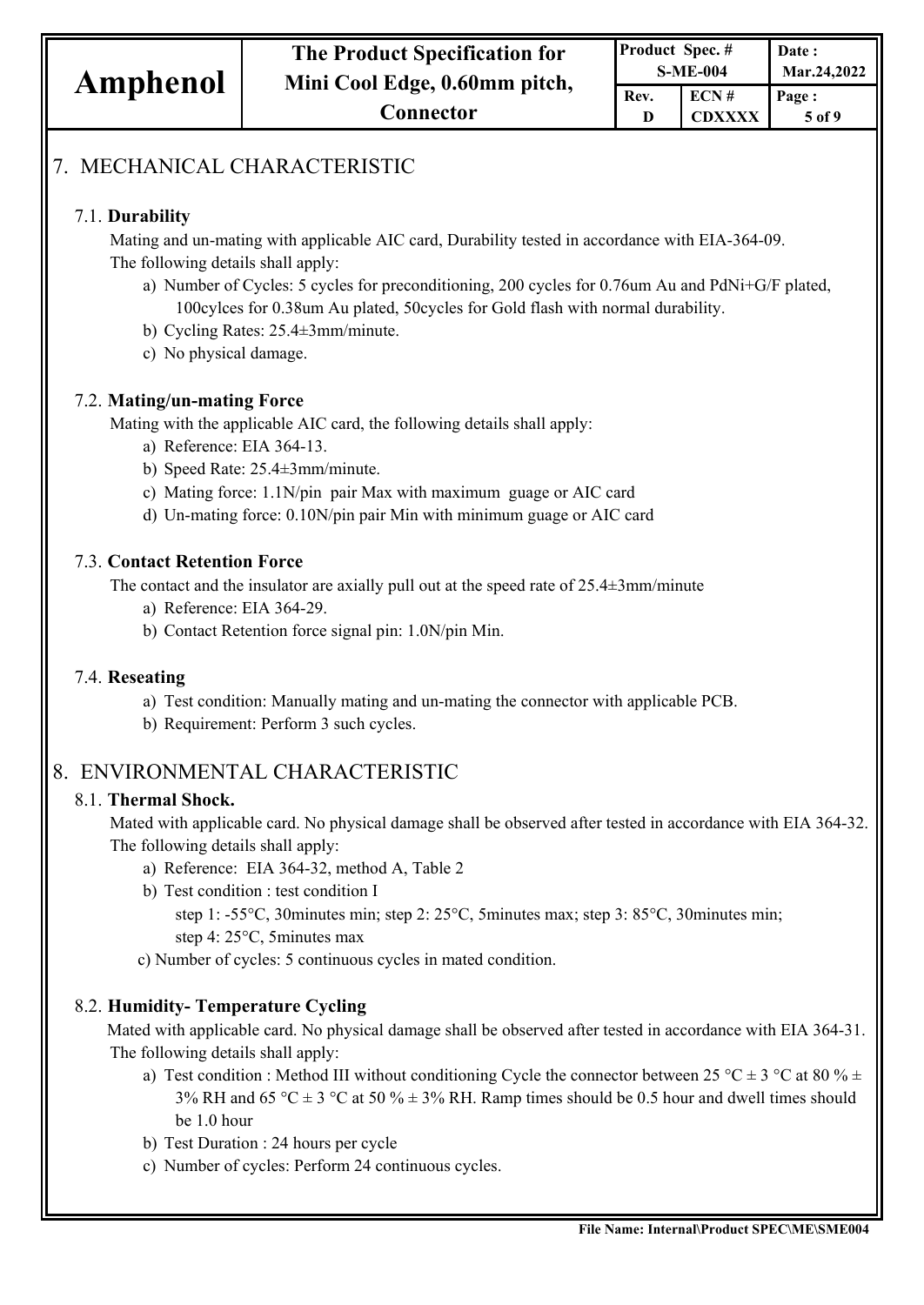#### 8.3. **Thermal Disturbance**

Mated with applicable card. No physical damages hall be observed after tested in accordance with EIA-364- 1000,

- a) Test condition : Cycle the connector between  $15^{\circ}C \pm 3^{\circ}C$  and  $85^{\circ}C \pm 3^{\circ}C$ , Humidity is not controlled
- b) Test Duration : Ramps should be a minimum of 2 ºC per minute, and dwell times should insure that the contacts reach the temperature extremes (a minimum of 5 minutes)
- c) Number of cycles: Perform 10such cycles.

#### 8.4. **Temperature Life.**

Mated with applicable card. No physical damage shall be observed after tested in accordance with EIA-364-17. The following details shall apply:

a) 60 °C field temperature. Test Temperature and Test Duration per EIA 364-1000 Table 8

#### 8.5. **Temperature Life (Preconditioning).**

Mated with applicable card. No physical damage shall be observed after tested in accordance with EIA-364-17. The following details shall apply:

a) 60 °C field temperature. Test Temperature and Test Duration per EIA 364-1000 Table 9

#### 8.6. **Physical Shock**

No discontinuities greater than 1  $\mu$ s and no physical damage shall be observed after tested in accordance with EIA 364-27. The following details shall apply:

a) Trapezoidal shock 50 g,  $\pm$  10%

b) Duration 11 ms

c) Velocity change 170 inch/sec,  $\pm 10\%$ 

d) Three drops in each of six directions are applied to each of the three samples

### 8.7. **Vibration**

No discontinuities greater than 1  $\mu$ s and no physical damage shall be observed after tested in accordance with EIA 364-28 The following details shall apply:

a) Random profile:

b) 5 Hz  $\omega$  0.01 g2/Hz to 20 Hz  $\omega$  0.02 g2/Hz (slope up)

c) 20 Hz to 500 Hz  $@$  0.02 g2/Hz (flat) Input acceleration is 3.13 g RMS

d) 10 minutes per axis for all 3 axes on all samples Random control limit tolerance is  $\pm$  3 dB

e) Shock and Vibration board, Annex D

### 8.8. **Salt Spray**

No abnormal nicks, cracks, or scratches on finished surfaces that indicate the removal of the normal protective coating. The following details shall apply:

- a) Reference: EIA 364-26, Test Condition B.
- b) Temperature: 35℃+1/-2℃.
- c) Humidity: 95%~98% RH.
- d) Concentration: 5%;
- e) Duration: 48 hours.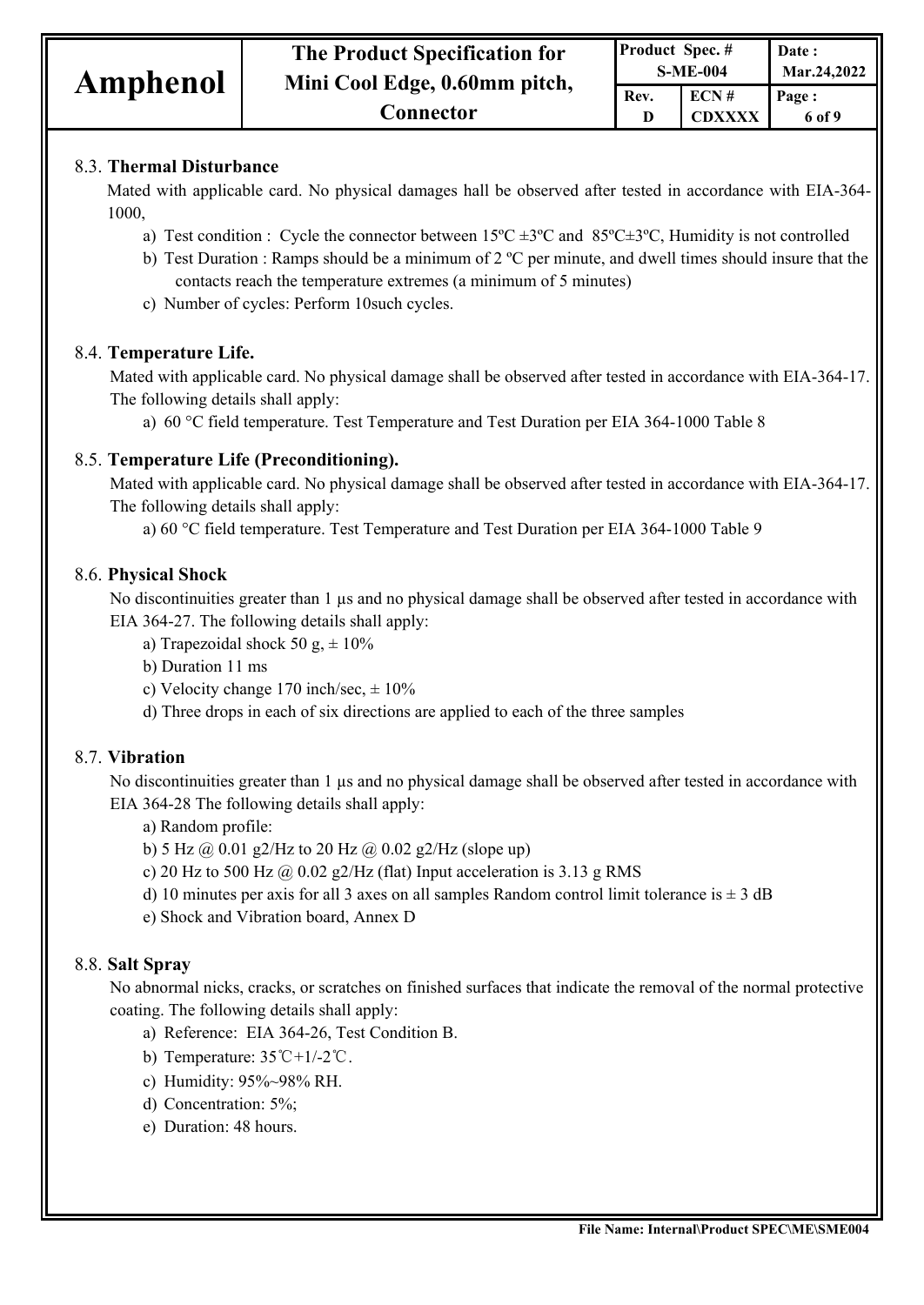| <b>Amphenol</b> |
|-----------------|
|-----------------|

### 8.9. **Porosity Testing**

Tested in accordance with EIA 364-53, minimum of 10 contacts from 3 samples must be tested, optical microscope of 10X magnification concentrated reagent grade nitric acid: 75%+/-1% HNO3.

### 8.10. **Mix Flowing Gas (MFG)**

The following details shall apply:

- a) Reference: EIA 364-65, Class IIA
- b) Gas Concentration:  $Cl_2$  10 $\pm$  3ppb, NO<sub>2</sub> 200 $\pm$  50ppb, H<sub>2</sub>S 10 $\pm$  5ppb, SO<sub>2</sub> 100 $\pm$  20ppb
- c) Temperature:  $30 \pm 1^{\circ}$ C;
- d) Humidity:  $70 \pm 2\%$  RH
- e) Test Duration: exposed 160hours un-mating with applicable AIC card and 80hours mating with applicable AIC card.

### 8.11. **Solder ability**

The termination is at least 95% covered by a contact In accordance with J-STD-002D. The following details shall apply:

a) Condition C,

b) 8 hours  $\pm$  15 minutes steam precondition.

### 8.12. **Resistance to Soldering Heat.**

No physical damage shall be observed after tested, the following details shall apply:

a) Reference: EIA  $364-56$ , procedure 6

b) Test Temperature: test level 3( 250℃+10℃/-0℃)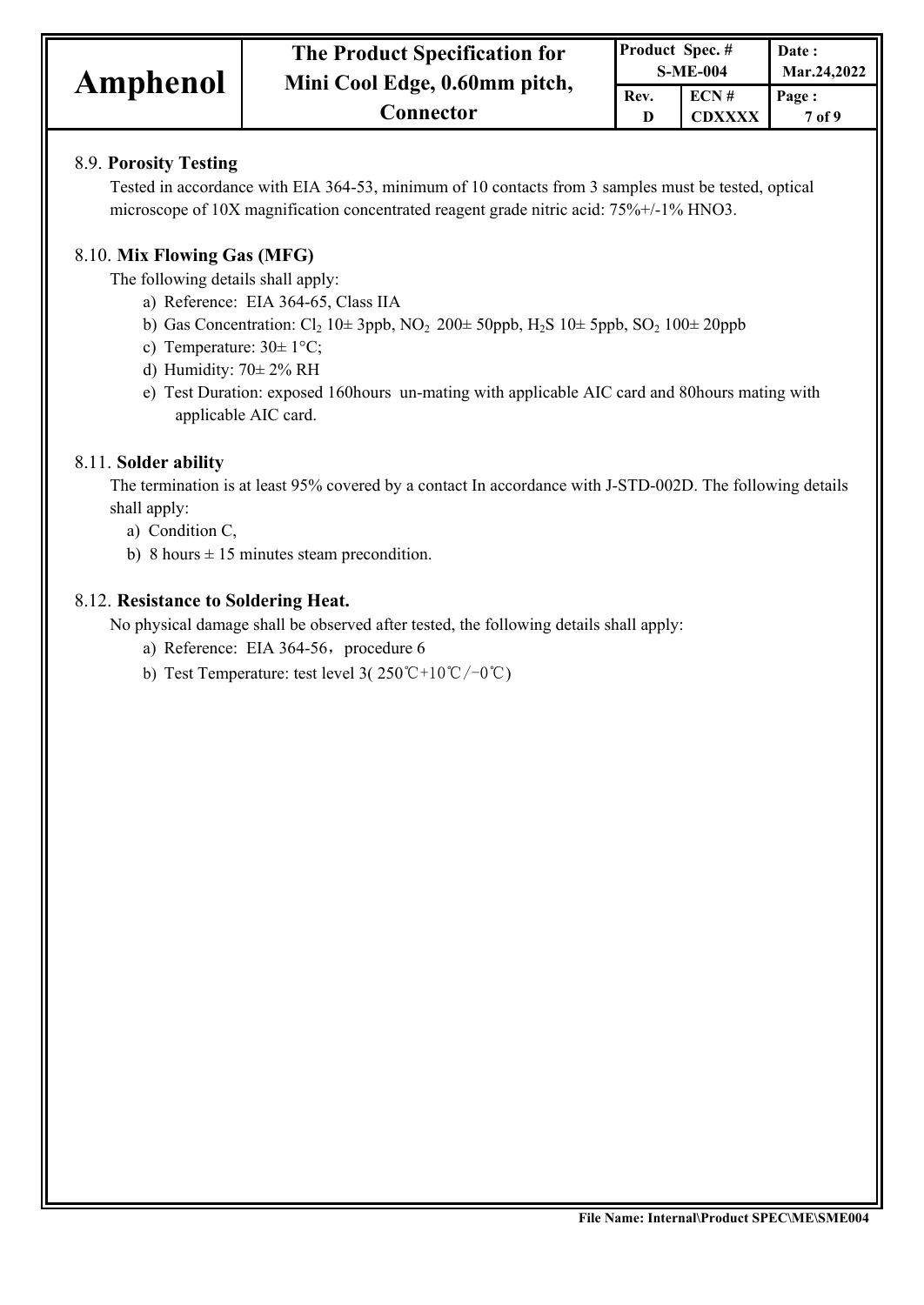# 9. QUALITY ASSURANCE PROVISIONS

### 9.1.**Equipment Calibration**

All test equipment and inspection facilities used in the performance of any test shall be maintained in a calibration system in accordance with MIL-C-45662 and ISO 9000.

### 9.2.**Inspection Condition**

Unless otherwise specified herein, all inspections shall be performed under the following ambient conditions:

- a) Temperature: 25℃±10℃.
- b) Relative Humidity : 20% to 80%
- c) Atmospheric Pressure : 650mm to 800mm of Hg (86 $\sim$ 106Kpa)

### 9.3.**Sample Quantity and Description**

The sample size to be tested in each group shown in Qualification Testing Sequences should follow **Table 1**; All samples must be free of defects that would impair normal connector operation. All samples must meet dimensional requirements of connector.

#### 9.4.**Acceptance**

- 9.4.1. Electrical and mechanical requirements placed on test samples as indicated in Paragraphs 5 and Paragraphs 6 shall be established from test data using appropriate statistical techniques or shall otherwise be customer specified, and all samples tested in accordance with this product specification shall meet the stated requirements.
- 9.4.2. Failures attributed to equipment, test set up, or operator error shall not disqualify the product. If product failure occurs, corrective actions shall not disqualify the product. If product failure occurs, corrective action shall be taken and samples resubmitted for qualification.

### 9.5.**Qualification Testing**

Qualification testing shall be performed on sample units produced with equipment and procedures, normally used in production. The test sequence shall be as shown in Qualification Testing Sequences Visual Examination : EIA 364-18

### 9.6.**Re-qualification Testing**

If any of the following conditions occur, the responsible product engineer shall initiate re-qualification testing consisting of all applicable parts of the qualification test matrix Table 1.

- a) A significant design change is made to the existing product which impacts the product form, fit or function. Examples of significant changes shall include, but not be limited to, changes in the plating material composition or thickness, contact force, contact surface geometry, insulator design, contact base material, or contact lubrication requirements.
- b) A significant change is made to the manufacturing process, which impacts the product form, fit or function.
- c) A significant event occurs during production or end use requiring corrective action to be taken relative to the product design or manufacturing process.